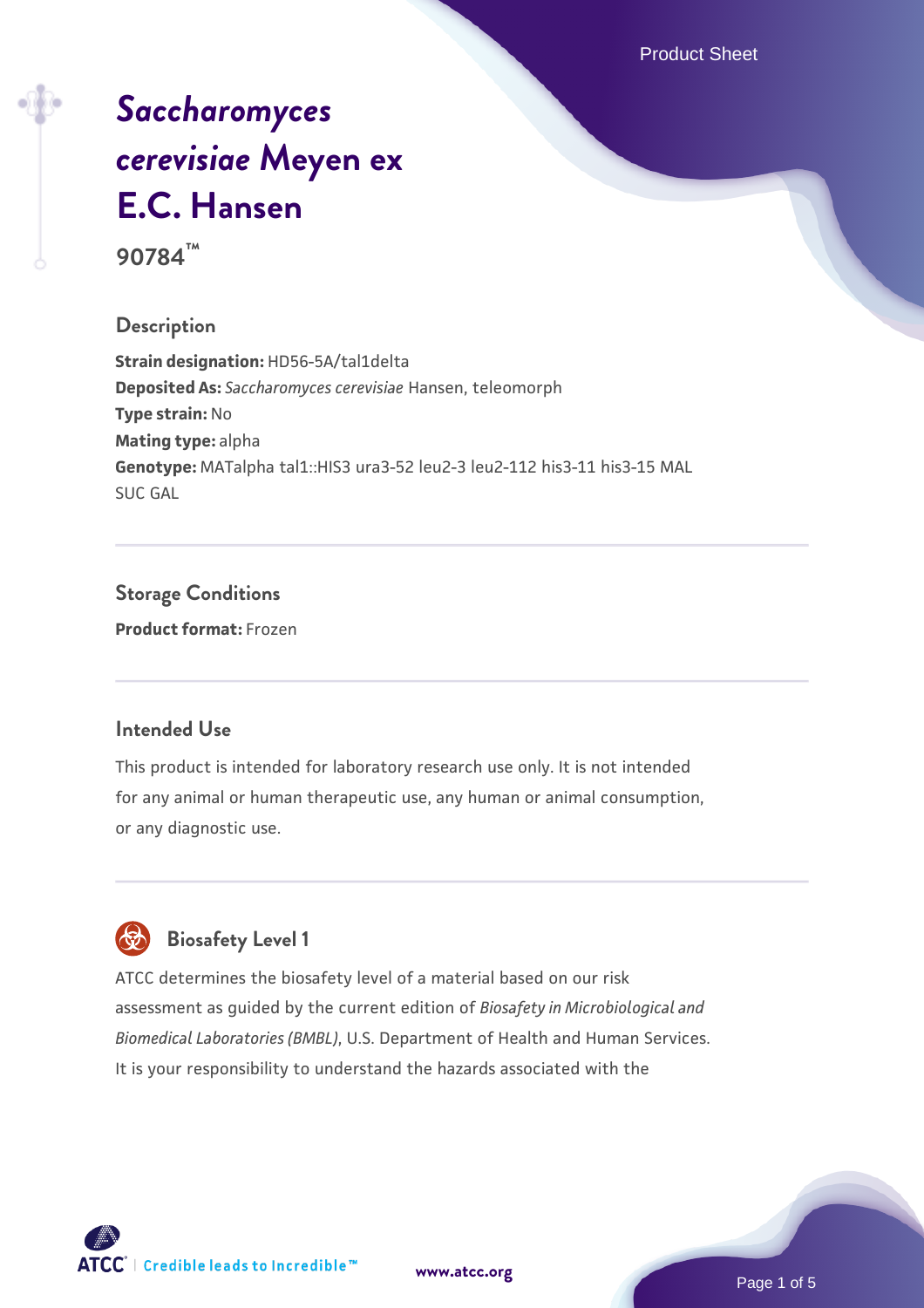#### **[Saccharomyces cerevisiae](https://www.atcc.org/products/90784)** [Meyen ex E.C. Hansen](https://www.atcc.org/products/90784) **90784**

material per your organization's policies and procedures as well as any other applicable regulations as enforced by your local or national agencies.

ATCC highly recommends that appropriate personal protective equipment is always used when handling vials. For cultures that require storage in liquid nitrogen, it is important to note that some vials may leak when submersed in liquid nitrogen and will slowly fill with liquid nitrogen. Upon thawing, the conversion of the liquid nitrogen back to its gas phase may result in the vial exploding or blowing off its cap with dangerous force creating flying debris. Unless necessary, ATCC recommends that these cultures be stored in the vapor phase of liquid nitrogen rather than submersed in liquid nitrogen.

#### **Certificate of Analysis**

For batch-specific test results, refer to the applicable certificate of analysis that can be found at www.atcc.org.

#### **Growth Conditions**

**Medium:**  [ATCC Medium 1245: YEPD](https://www.atcc.org/-/media/product-assets/documents/microbial-media-formulations/1/2/4/5/atcc-medium-1245.pdf?rev=705ca55d1b6f490a808a965d5c072196) **Temperature:** 25°C

#### **Material Citation**

If use of this material results in a scientific publication, please cite the material in the following manner: *Saccharomyces cerevisiae* Meyen ex E.C. Hansen (ATCC 90784)



**[www.atcc.org](http://www.atcc.org)**

Page 2 of 5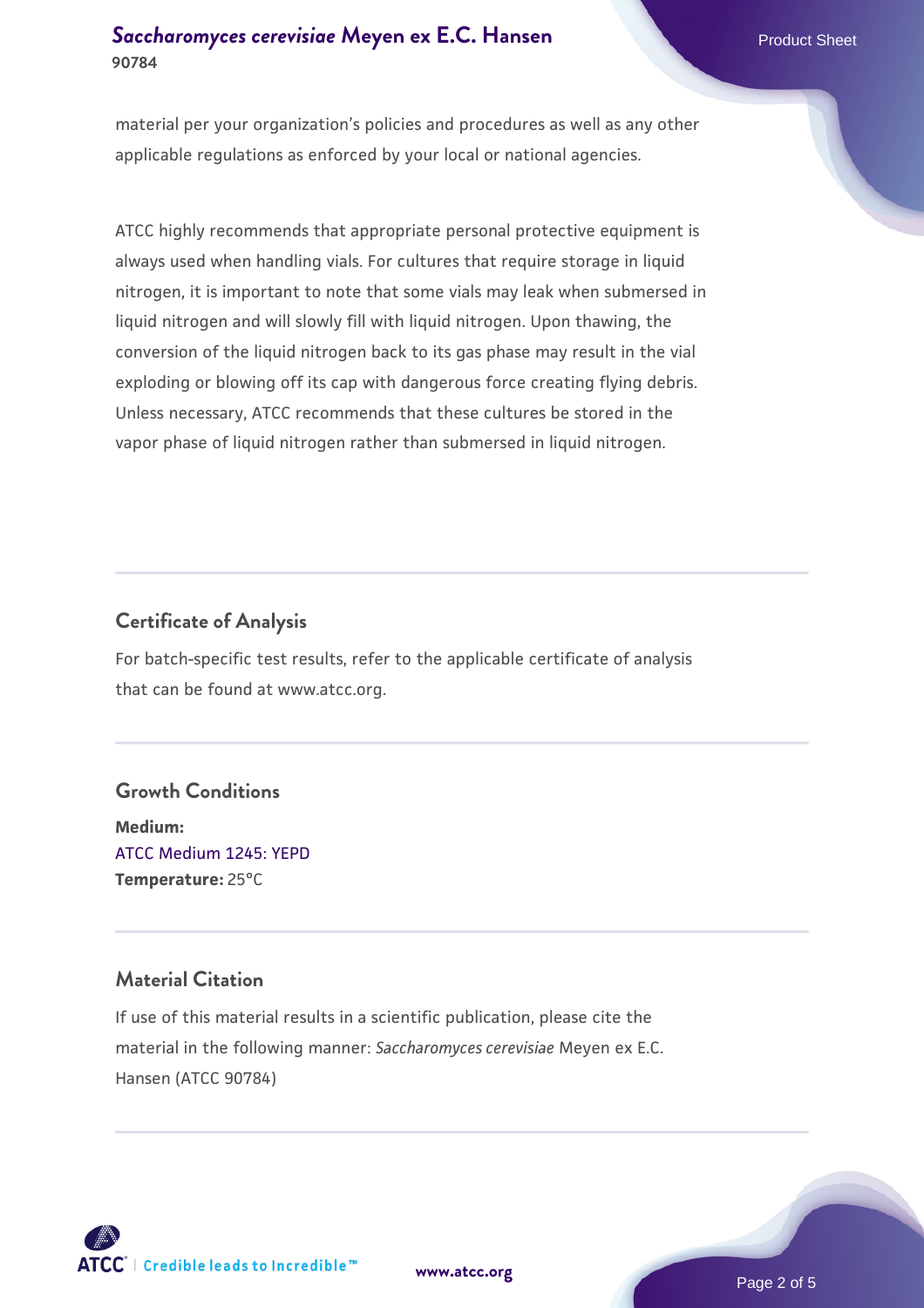#### **[Saccharomyces cerevisiae](https://www.atcc.org/products/90784)** [Meyen ex E.C. Hansen](https://www.atcc.org/products/90784) **90784**

#### **References**

References and other information relating to this material are available at www.atcc.org.

#### **Warranty**

The product is provided 'AS IS' and the viability of ATCC® products is warranted for 30 days from the date of shipment, provided that the customer has stored and handled the product according to the information included on the product information sheet, website, and Certificate of Analysis. For living cultures, ATCC lists the media formulation and reagents that have been found to be effective for the product. While other unspecified media and reagents may also produce satisfactory results, a change in the ATCC and/or depositor-recommended protocols may affect the recovery, growth, and/or function of the product. If an alternative medium formulation or reagent is used, the ATCC warranty for viability is no longer valid. Except as expressly set forth herein, no other warranties of any kind are provided, express or implied, including, but not limited to, any implied warranties of merchantability, fitness for a particular purpose, manufacture according to cGMP standards, typicality, safety, accuracy, and/or noninfringement.

#### **Disclaimers**

This product is intended for laboratory research use only. It is not intended for any animal or human therapeutic use, any human or animal consumption, or any diagnostic use. Any proposed commercial use is prohibited without a license from ATCC.

While ATCC uses reasonable efforts to include accurate and up-to-date information on this product sheet, ATCC makes no warranties or representations as to its accuracy. Citations from scientific literature and



**[www.atcc.org](http://www.atcc.org)**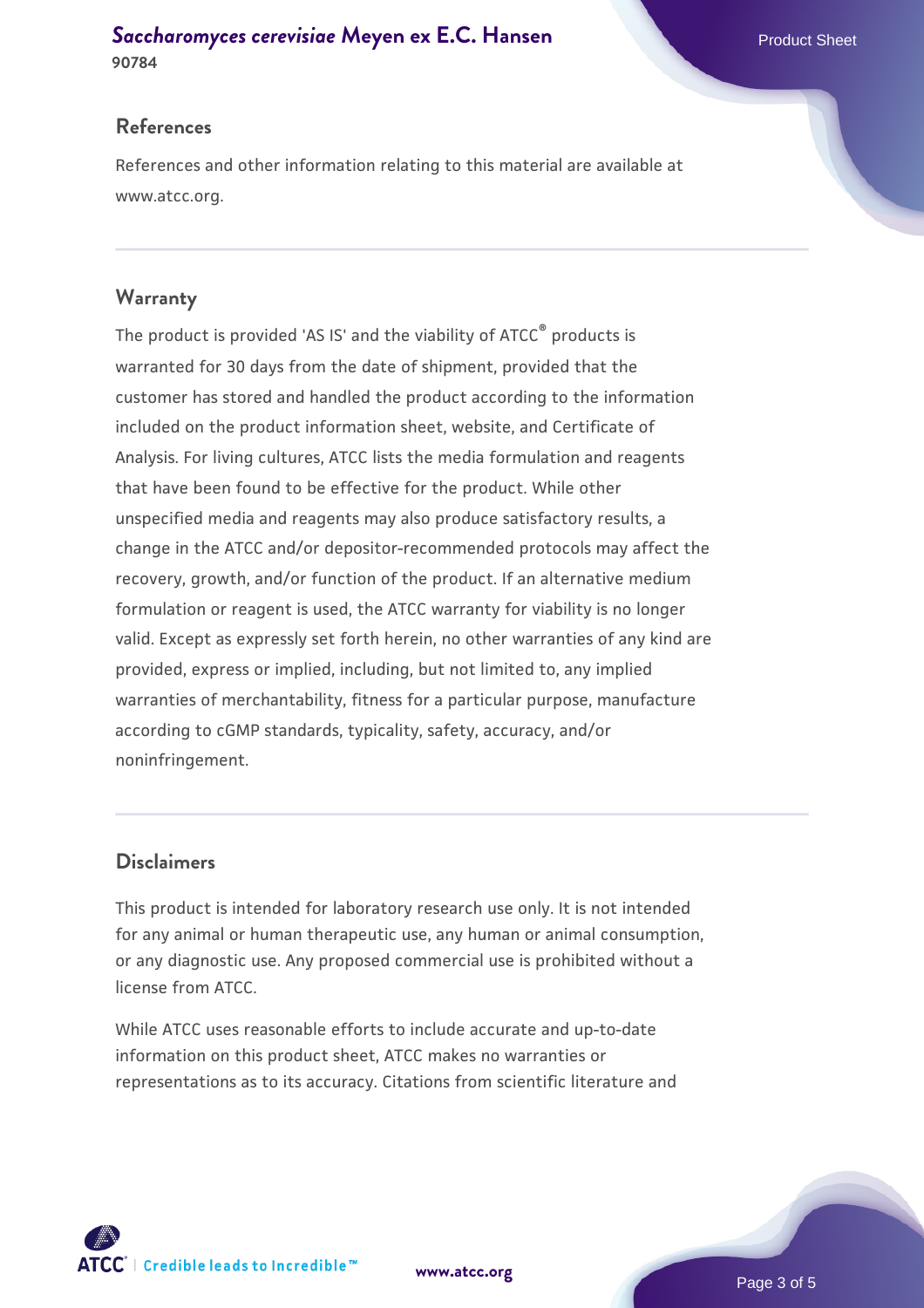patents are provided for informational purposes only. ATCC does not warrant that such information has been confirmed to be accurate or complete and the customer bears the sole responsibility of confirming the accuracy and completeness of any such information.

This product is sent on the condition that the customer is responsible for and assumes all risk and responsibility in connection with the receipt, handling, storage, disposal, and use of the ATCC product including without limitation taking all appropriate safety and handling precautions to minimize health or environmental risk. As a condition of receiving the material, the customer agrees that any activity undertaken with the ATCC product and any progeny or modifications will be conducted in compliance with all applicable laws, regulations, and guidelines. This product is provided 'AS IS' with no representations or warranties whatsoever except as expressly set forth herein and in no event shall ATCC, its parents, subsidiaries, directors, officers, agents, employees, assigns, successors, and affiliates be liable for indirect, special, incidental, or consequential damages of any kind in connection with or arising out of the customer's use of the product. While reasonable effort is made to ensure authenticity and reliability of materials on deposit, ATCC is not liable for damages arising from the misidentification or misrepresentation of such materials.

Please see the material transfer agreement (MTA) for further details regarding the use of this product. The MTA is available at www.atcc.org.

#### **Copyright and Trademark Information**

© ATCC 2021. All rights reserved. ATCC is a registered trademark of the American Type Culture Collection.

#### **Revision**

This information on this document was last updated on 2021-05-19



**[www.atcc.org](http://www.atcc.org)**

Page 4 of 5